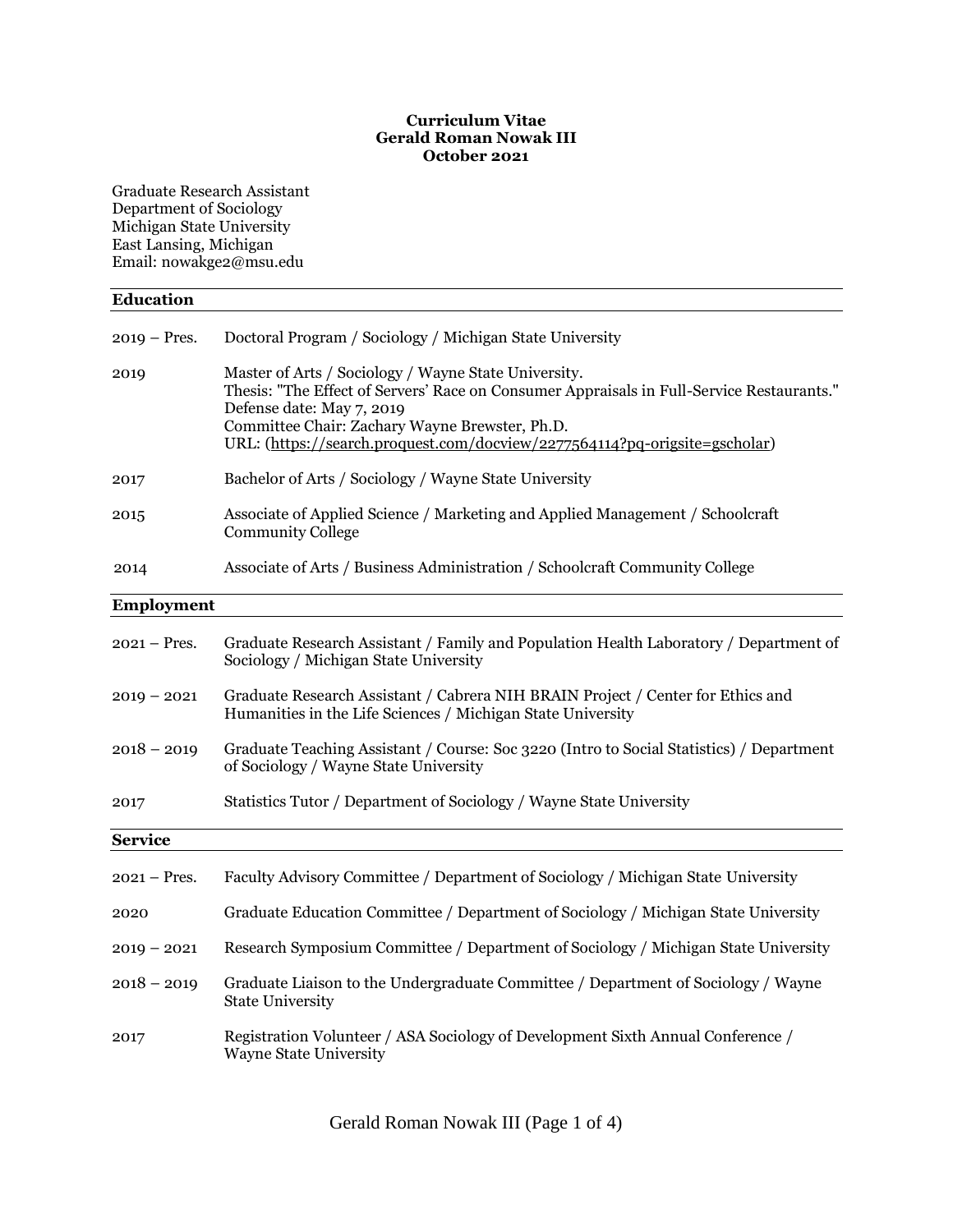Sociology of Mental Health Sociology of the Family Sociology of Aging

#### **Peer-Reviewed Publications**

- Brewster, Zachary W., Kenneth Gourlay, and **Gerald Roman Nowak**. 2021. "Are Black Restaurant Servers Tipped Less Than White Servers? Three Experimental Tests of Server Race Effects on Customers' Tipping Behaviors." *Cornell Hospitality Quarterly* 19389655211036652. doi: [10.1177/19389655211036652.](https://doi.org/10.1177/19389655211036652)
- Brewster, Zachary W., and **Gerald Roman Nowak**. 2021. "Racialized Workplaces, Contemporary Racial Attitudes, and Stereotype Endorsement: A Recipe for Consumer Racial Profiling." *Sociological Perspectives* 64(3):343–64. doi: <u>10.1177/0731121420946775</u>.
- Cabrera, Laura. Y., **Gerald Roman Nowak**, Aaron M. McCright, Eric Achtyes, and Robyn Bluhm. 2021. "Last Resort Interventions?: A Qualitative Study of Psychiatrists' Experience with and Views on Psychiatric Electroceutical Interventions." *Psychiatric Quarterly* 92(2):419–30. doi: [10.1007/s11126-020-09819-1.](https://doi.org/10.1007/s11126-020-09819-1)
- Cabrera, Laura Y., **Gerald R. Nowak**, Aaron M. McCright, Eric Achtyes, and Robyn Bluhm. 2021. "A Qualitative Study of Key Stakeholders' Perceived Risks and Benefits of Psychiatric Electroceutical Interventions." *Health, Risk & Society* 23(5–6):217–35. doi: [10.1080/13698575.2021.1979194.](https://doi.org/10.1080/13698575.2021.1979194)
- Brewster, Zachary W., and **Gerald Roman Nowak**. 2019. "Racial Prejudices, Racialized Workplaces, and Restaurant Servers' Hyperbolic Perceptions of Black–White Tipping Differences." *Cornell Hospitality Quarterly* 60(2):159-73. doi: [10.1177/1938965518777221.](https://doi.org/10.1177/1938965518777221)
- Wills, Jeremiah B., Zachary W. Brewster, and **Gerald Roman Nowak**. 2019. "Students' Religiosity and Perceptions of Professor Bias: Some Empirical Lessons for Sociologists." *The American Sociologist* 50(1):136–53. doi[: 10.1007/s12108-018-9388-y.](https://doi.org/10.1007/s12108-018-9388-y)

#### **Research Funding**

| 2021 | Dissertation Research Support / Graduate Office Fellowship (GOF) / Michigan<br>State University / \$500 |
|------|---------------------------------------------------------------------------------------------------------|
| 2018 | Thesis Research Support / The Graduate School / Wayne State University / \$500                          |
| 2017 | Undergraduate Research Opportunities Program / Wayne State University / \$3,000                         |

#### **Professional Presentations**

| 2020 | Cabrera, Laura Y., Maryssa Gilbert, Gerald R Nowak III, Aaron M. McCright, Eric<br>Achtyes, Robyn Bluhm / Attitudes & Ethical Concerns about Psychiatric Electroceutical<br>Interventions for Treatment-Resistant Depression / Presented to the NIH BRAIN<br><b>Investigators Meeting</b>    |
|------|----------------------------------------------------------------------------------------------------------------------------------------------------------------------------------------------------------------------------------------------------------------------------------------------|
| 2019 | McCright, Aaron M., Megan Penzkofer, Gerald Roman Nowak III, Maryssa Gilbert,<br>Robyn Bluhm, Eric D. Achtyes, Laura Y. Cabrera / "Public Views About Treating<br>Depression Across Four Treatment Modalities." / Presented to the National Network of<br>Depression Centers / Ann Arbor, MI |
|      | $C = 11D$ M $1 \text{ III } (D \cap C)$                                                                                                                                                                                                                                                      |

Gerald Roman Nowak III (Page 2 of 4)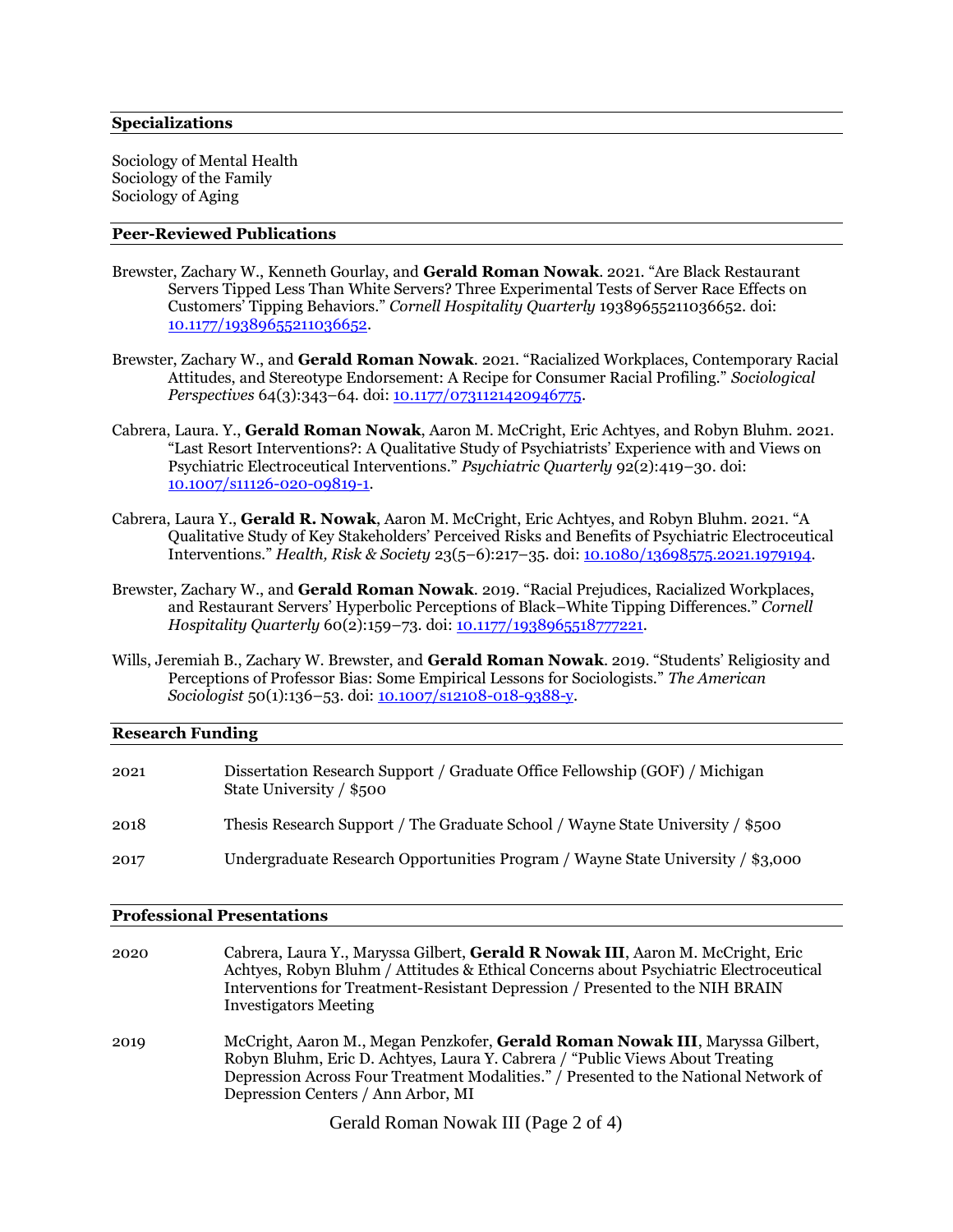| 2019 | Castillo, Emily, Marissa Cortright, Gerald Roman Nowak III, Maryssa Gilbert, Eric D.<br>Achtyes, Aaron M. McCright, Robyn Bluhm, Laura Y. Cabrera / "Comparison of Perceived<br>Barriers Regarding Psychiatric Electroceutical Interventions as Treatment for Clinical<br>Depression." / Presented to the National Network of Depression Centers / Ann Arbor, MI |
|------|------------------------------------------------------------------------------------------------------------------------------------------------------------------------------------------------------------------------------------------------------------------------------------------------------------------------------------------------------------------|
| 2019 | Gerald Roman Nowak III, "The Effect of Servers' Race on Customer Service<br>Appraisals in Full-Service Restaurants." / Presented to the North Central Sociological<br>Association / Cincinnati, Ohio                                                                                                                                                             |
| 2019 | Gerald Roman Nowak III, "The Effect of Servers' Race on Customer Service<br>Appraisals in Full-Service Restaurants." / Humanities Center Brown Bag Colloquium<br>Series / Wayne State University                                                                                                                                                                 |
| 2018 | Brewster, Zachary Wayne and Gerald Roman Nowak III. "Racialized<br>Workplaces, Contemporary Racial Attitudes, and Stereotype Endorsement: A Recipe for<br>Race-based Restaurant Service." / Presented to the Society for the Study of Social<br>Problems / Philadelphia, PA                                                                                      |
| 2018 | Nowak III, Gerald Roman. "Do Racist Attitudes Affect Consumer Reactions to<br>Mediocre and Excellent Service at a Full-Service Restaurant? A Survey Experiment." /<br>Presented to the North Central Sociological Association / Pittsburgh, PA                                                                                                                   |
| 2018 | Brewster, Zachary Wayne and Gerald Roman Nowak III. "The Racialization of<br>Restaurant Customers and Servers' Hyperbolic Perceptions of Tipping Differences." /<br>Presented to the North Central Sociological Association / Pittsburgh, PA                                                                                                                     |
| 2017 | Nowak III, Gerald Roman. "The Motivational Antecedents of Occupational<br>Presenteeism Among Employees in the Full-Service Restaurant Industry." / Presented to<br>the Undergraduate Research and Creative Projects Conference / Detroit, MI                                                                                                                     |
| 2017 | <b>Nowak III, Gerald Roman.</b> "Waiting on a Sick Day: The Motivational Factors<br>relating to Presenteeism in the Full-Service Restaurant Industry" / Presented to the<br>North Central Sociological Association / Indianapolis, IN                                                                                                                            |
| 2017 | Brewster, Zachary Wayne and Gerald Roman Nowak III. "Dining While Black:<br>Anti-Black Stereotypes, Racialized Workplace Discourse, and Modern Racism." /<br>Presented to the North Central Sociological Association / Indianapolis, IN                                                                                                                          |
| 2017 | Brewster, Zachary Wayne and Gerald Roman Nowak III, "Racialized<br>Workplaces, Modern Racist Attitudes, and Racial Stereotypes: A Recipe for<br>Race-Based Restaurant Service." / Humanities Center Brown Bag Colloquium Series /<br><b>Wayne State University</b>                                                                                               |

## **Scholarships and Awards**

| 2020 | Travel Trainee Award / The NIH BRAIN Initiative / Awarded for submission<br>"Perceptions of the Side Effects, Risks, and Benefits Associated with Psychiatric<br>Electroceutical Interventions" / \$1,000 (waived due to COVID-19 pandemic) |
|------|---------------------------------------------------------------------------------------------------------------------------------------------------------------------------------------------------------------------------------------------|
| 2019 | The Pulaski Scholarship for Advanced Studies / American Council for Polish Culture /<br>\$5,000                                                                                                                                             |
| 2018 | AGRADE Scholarship / The Graduate School / Wayne State University, \$3,058.73                                                                                                                                                               |
|      |                                                                                                                                                                                                                                             |

Gerald Roman Nowak III (Page 3 of 4)